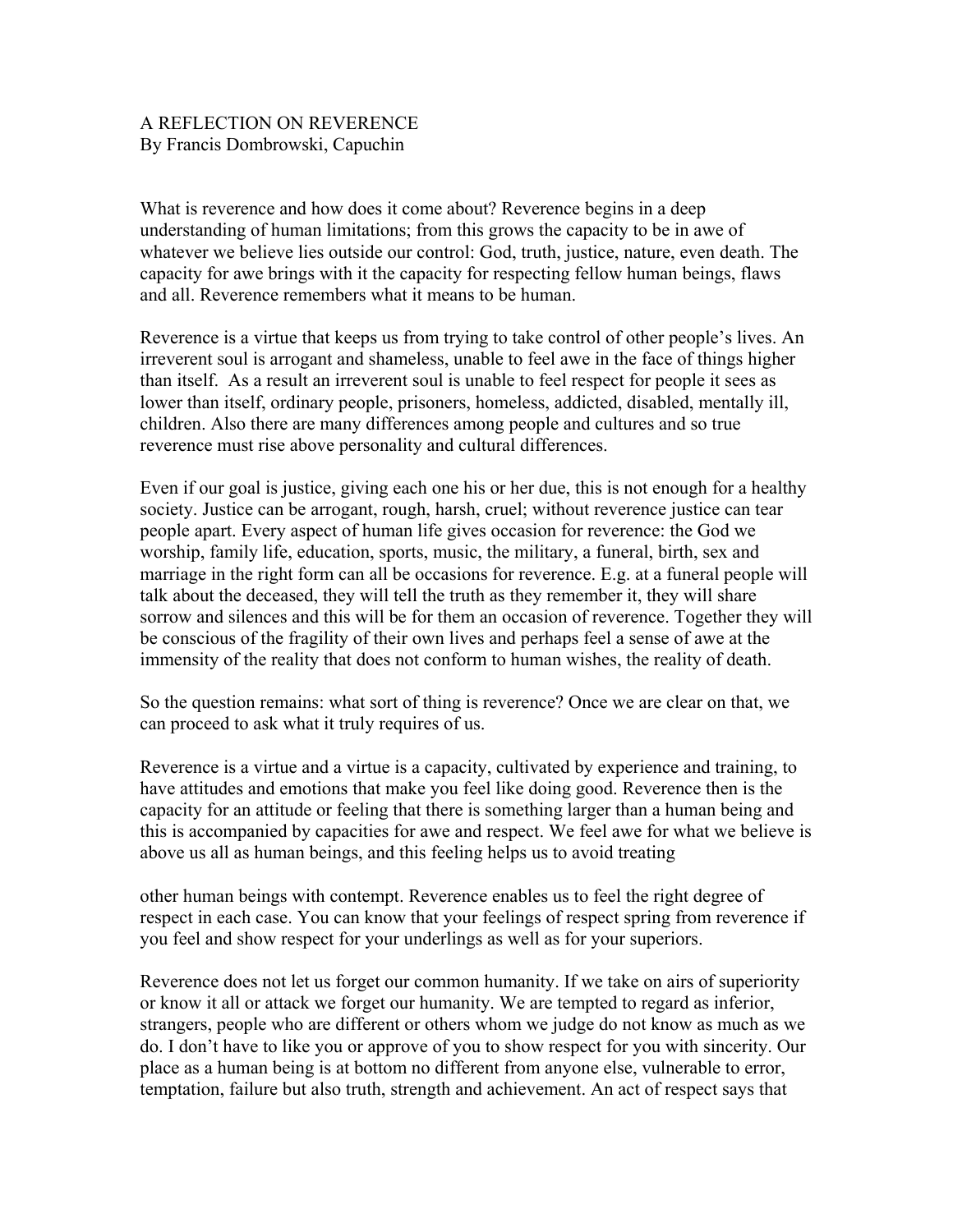none of us is all knowing or all powerful that no one can play god and get away with it. The act of respect means I cannot get away with treating you like dirt, no matter who I am. No matter how low, how immature, how foolish or how weak I think you are, reverence does not allow me to overlook our common humanity.

A reverent person first listens to other people even when in some way they are inferior. Listening helps us remember that we are human together with them. Reverence overlooks differences of culture, social class, age and even gender and looks to the unique human person and life in each one with a sense of wonder. Reverence is about just being human, this unique human and not about a distinctly white, black or mentally ill human. One who remembers his humanity remembers how to feel. So to present yourself to another as all knowing, as superior, as condescending, is to forget your humanity and lose reverence for the other. Overconfidence is an ever present danger and the best defense against it is listening to others with reverence. As Kipling wrote: "In my brother's voice I hear my own unanswered agonies."

So reverence must stand in awe of something, not only something that reminds us of human limitations but something or someone that cannot be changed or controlled by human means, is not fully understood by human experts, something mysterious or transcendent. Reverence is a humble attitude that knows the limits of human knowledge and never presumes to know everything about the other. Reverence is always open to learning. So even though you may actually know more than the other,

good leaders, good teachers, good helpers listen to the people before them and in this they are reverent. Every encounter with another is an opportunity to learn. A reverent person does not speak as if he has nothing to learn from others. And perhaps the peak of reverence is achieved when we recognize, affirm, validate, appreciate and believe in and promote the human good we find in others.

An open, humble, listening reverence gives all of us the power to change, change in attitude, feeling, perspective, direction, and hope.

(Source: Paul Woodruff, Reverence: renewing a forgotten virtue, Oxford Univ. Press 2001)

Theologically we can gain insights into reverence by reflecting on the kenosis of Christ, his emptying of himself, as a revelation of how God relates with the world, and also our relationship with God and with each other. In the example of Christ we see that it is precisely the suffering of love that holds the key to resisting the suffering of the world. Jesus' self emptying is not about self-denial, self sacrifice, but about self-sharing. God's self-emptying is not only God's giving to the world, but also God's openness to and acceptance of the world. It is a relationship that takes in both giving and receiving: emptying the self also involves making room for the other, reverence for the other in his or her uniqueness. Reverence involves valuing, respecting and caring for the unique being of every creature.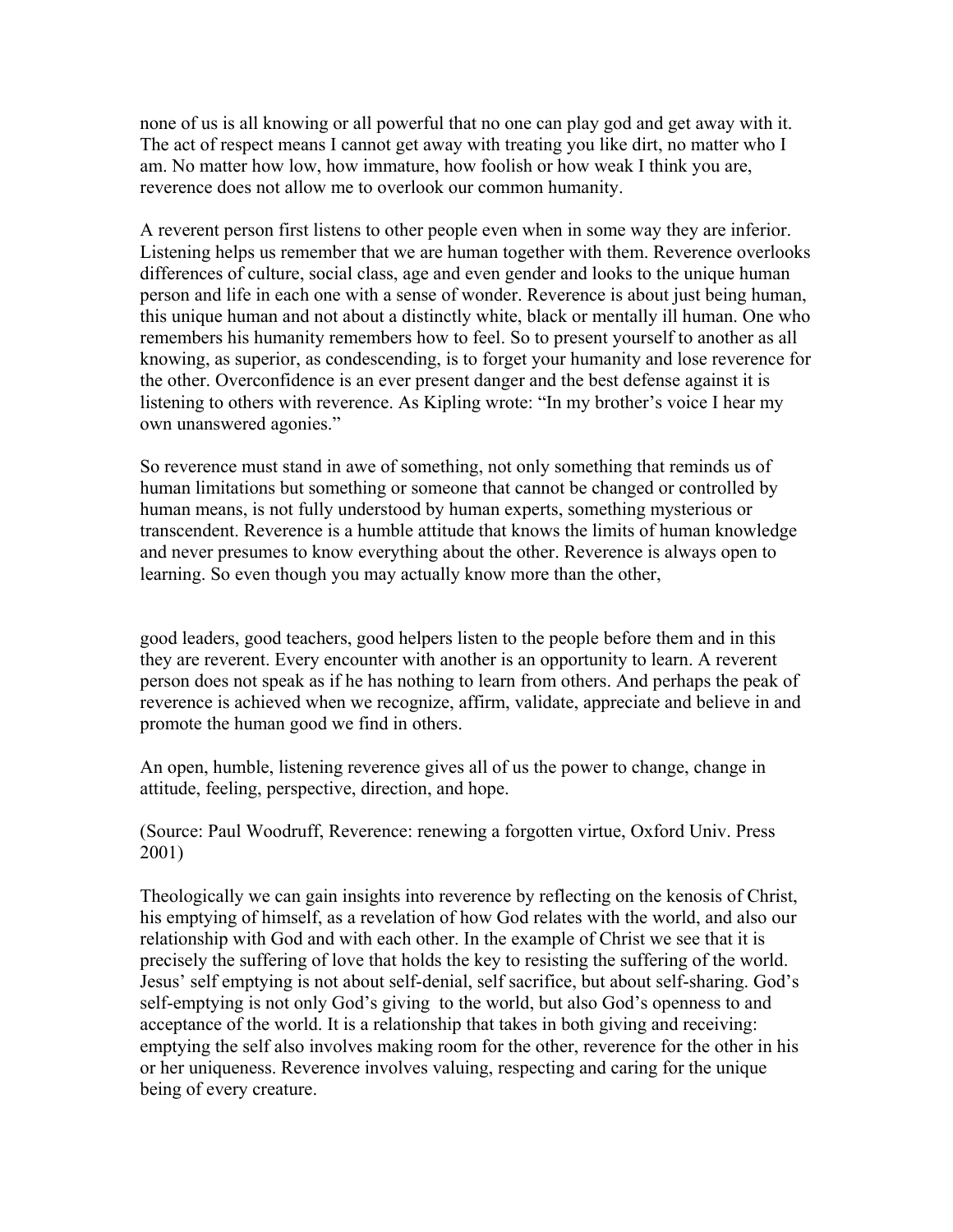What Jesus was about was lived out in his relationships. The meaning of his life is about drawing everyone into relationship with each other and with God. So in his emptying not only is the self totally given to the other; it is also totally open in acceptance of the other. So Christ's self-emptying is an openness and reverence for the unique being of every creature. This reverence values each creature for its own sake and therefore resists destructive suffering and does everything possible to foster the well-being of all creatures. In Jesus God is engaged in the reality of suffering. God's way of relating is openness to the other, vulnerability, service, involvement, generosity, forgiveness, the suffering of love. God gives everything and is fully engaged with the world, but in

a way that encourages and empowers the world's full participation and responsibility in the relationship.

So mutuality is essential to authentic relationship. Giving to others is important but receiving what they give is equally so. It signifies that they have worth and dignity in our eyes, which is at the heart of what love is about.

If we are to love as Jesus loved we have to learn and practice what love concretely consists in. We are to pattern our lives and relationships after God's self-emptying love: God's reverent valuing of every other whom God has created. Reverence means valuing the other for itself, awe for the sacredness and mystery of its being, concern and care for is welfare and resistance against any violence to it, and working toward the conditions that promote its potential and flourishing.

Reverence is the fundamental attitude which acknowledges the intrinsic worth of each creature, and the gift that its life is to us as well as its rights and its claims. Furthermore it is a way of life and of structuring the world that does whatever is necessary to ensure the life, well being and rights of every creature. And true reverence looks to the individual person. Treating people in general terms as white, black, Latino, Muslim, homeless, mentally ill, addicted, ex-offender, etc. can hinder us from seeing the unique and real person in front of us. Stereotyping can block us from seeing the individual truth of the other and thus deny his needs, rights and claims and potential. This can make us oversimplify and exclude what we do not want to deal with. Generalizing allows us to ignore and dismiss the concrete, personal suffering of others and desensitize us to the reality of their suffering.

Reverence acknowledges the value of what is unique and different and is willing to be open to this and engaged in it for the sake of the other. What is ultimately important is the actual, concrete human being, the one whose very being and life depend upon its relations and upon how it is treated by others in a personal way. This means that one is willing to be affected by the other in a way that entails giving part of oneself over to the other. We cannot impose our own vision and desire